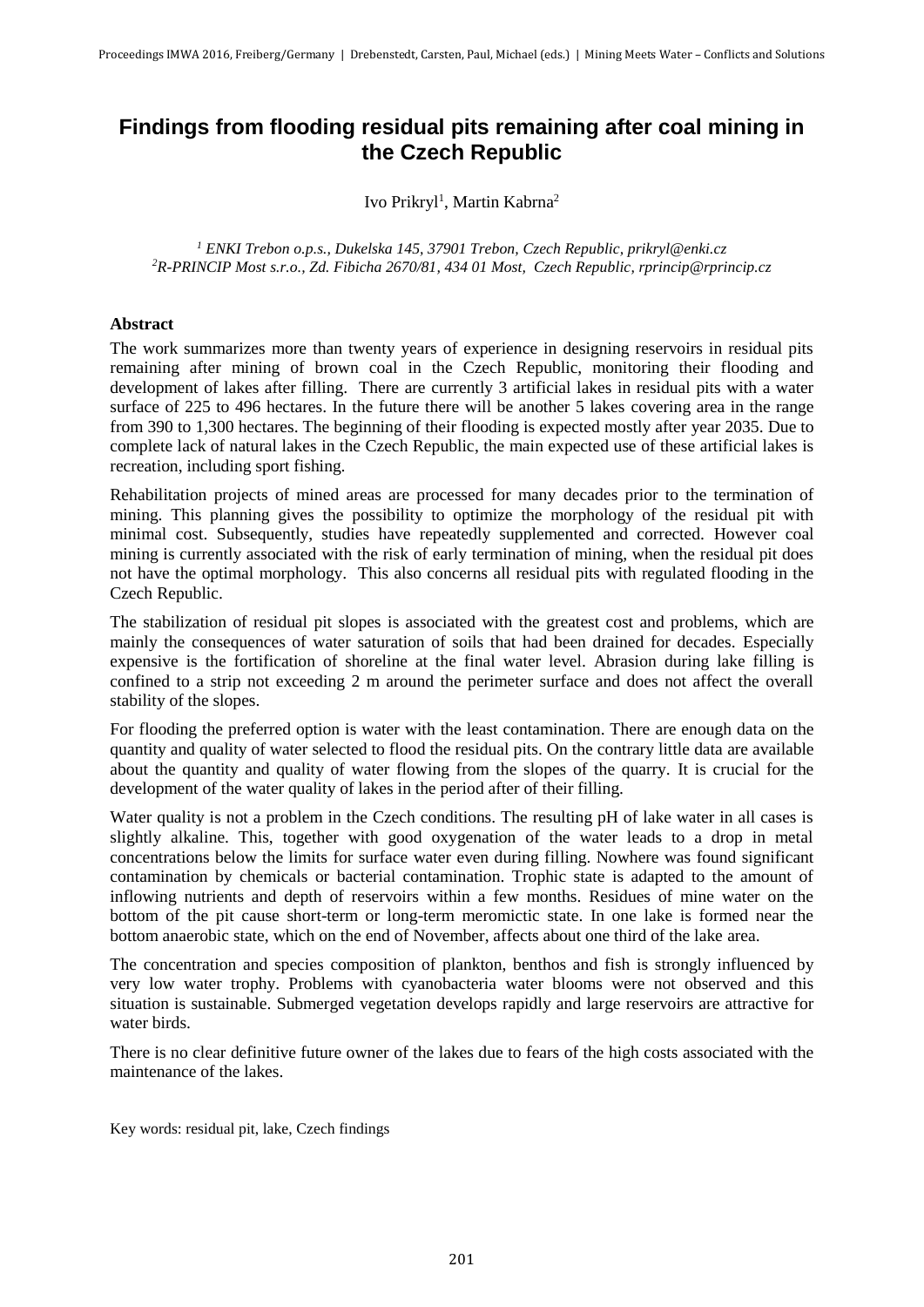## **Introduction**

Pits remaining after the surface mining of minerals are often spontaneously flooded by rain and by surface and underground water. Flooding sometimes occurs already during extraction, particularly in sand and gravel mining. In the Czech Republic there are tens of thousands of such flooded pits from the past. They usually cover a small area and the process of flooding was not regulated. Closing of large open pit lignite mines created the need for the controlled flooding because the spontaneous flooding would take many decades or even century. Controlled flooding is in accordance with Czech legislation regulating the extraction process and following recultivation of the territory after stopping of mining. It also ensures relatively rapid achievement of the target state and thus accelerates considerably the use of the resulting lakes. Controlled flooding also allows modifying some features of lakes according to their expected future use.

Currently there are in Czech Republic three lakes built in the brown coal residual pits with a water surface of 252 to 496 hectares. In the future there will be another 5 lakes with a surface ranging from 263 to 1,312 hectares. The beginning of their flooding is expected however mostly after the year 2035th. In the meantime it is convenient to sum up past experience and adjust projects of the flooding of other quarries accordingly.

## **History**

In the Czech Republic there are many dozens of larger reservoirs formed by flooding pits after the open pit coal mining, which originated mainly after year 1945. Spontaneous flooding lead to creation of lake up to 60 hectares in size and over 50 m deep - Barbora near Teplice. This lake is extensively studied for 30 years and is the source of much valuable knowledge about the behavior of mining lakes. As a rule, however, spontaneously flooded lakes are significantly smaller and shallower, eg. water areas in the residual pits of former small surface mines Otakar, CSM, Liebig, Dukla near Teplice or Elizabeth near Most. The water quality of these lakes is much better than in ponds and dam reservoirs. Some lakes are meromictic with elevated concentrations of salts and some metals under chemocline. In general they are used for sport fishing and swimming.

Several smaller pits were flooded artificially. In the early 70s of the 20th century residual pit quarry Benedict in the vicinity of Most was filled and used as a natural swimming pool. But the bottom of the reservoir was not sufficiently sealed and it lost water. The reservoir had to be rebuilt and reduced, which was implemented in 1999. It now has a water area of 4.7 ha. In early 90s the site of a former quarry Vrbenský on the edge of the town Most was built and Matylda reservoir was artificially filled up and used for water sports. It has an area of 39 ha, but the maximum depth of only 4 m. If necessary, it can be drained. In 2002 additional reservoir in the residual pit mine Michal near Sokolov was artificially flooded. It has 30 ha and maximum depth of 5 m and can be drained if necessary, which has already been done twice. It serves as a natural swimming pool. The reservoir is currently inhabited with purposeful fish stock.

These shallow reservoirs have naturally higher trophic conditions than deep lakes. Water quality is monitored systematically only in the Michal reservoir. Although it succeeded in maintaining pure water with perennial transparency 3-5 meters without cyanobacteria, it is clear that eutrophication of the reservoir is uncomfortably fast. Without the fish stock, its biocenosis develops highly unpredictable and there are various problems that must be solved operatively: mass reproduction of toads, macrovegetation overgrowing, Swimmer's Itch, etc. Specialized fish stock must be chosen very carefully in order not to cause excessive release of nutrients from the bottom to the water column.

Some residual pits were or still are used to store fly ash. This is not their final state and falls outside the focus of this work.

Since the last decade of the last century there were closures of big mining quarries with pits large enough to enable creation of lakes up to 1,300 ha in size with a maximum depth of 200 m. For these potential reservoirs, controlled flooding is part of the reclamation of the entire mining area. In early 90s of the last century there was a broad initiative addressing the selection of optimal recultivation method for the post-mining territory. The possibility of filling these pits with waste material stored in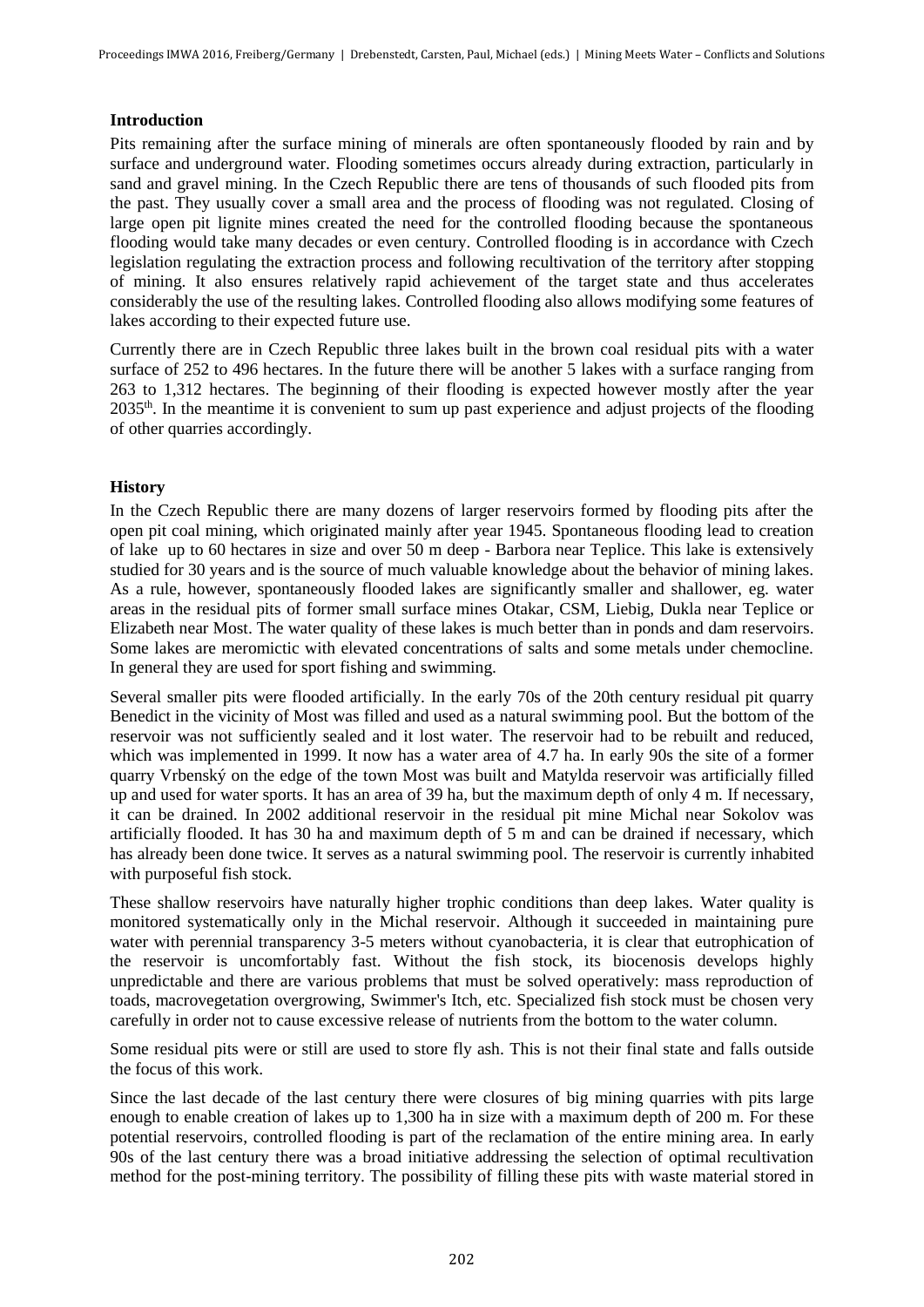dumps was dismissed as economically and ecologically unfavorable. Instead, the initial recommendation was to build shallow and flow reservoirs. Based on limnologic theory the contrary was justified - that to achieve good water quality the lakes should be as deep as possible and with little flow. The need for a thorough isolation of coal seams from the water column has proved unnecessary. To achieve stability of the bottom rapid filling with water in 4-8 years was advised even for the biggest pits. This approach has been used for the controlled flooding of three residual pits: Chabarovice (Milada), Most and Medard. Findings presented in this work are based on lessons learned from their flooding. Table 1 gives an overview of lakes in large residual pits after mining with the currently considered parameters.

|                |             |          |                      |       | maximu |          |          |
|----------------|-------------|----------|----------------------|-------|--------|----------|----------|
| quarry name    | water       | altitude | volume               | mean  | m      | start of | end of   |
|                | area        |          |                      | depth | depth  | flooding | flooding |
|                | (ha)        | (m)      | $(10^6 \text{ m}^3)$ | (m)   | (m)    | year     | year     |
| existing lakes |             |          |                      |       |        |          |          |
| Chabarovice    | 252,2       | 145,7    | 35,6                 | 14    | 25     | 2001     | 2010     |
| Most           | 309,4       | 199      | 70,5                 | 23    | 75     | 2008     | 2014     |
| Medard         | 495,8       | 400      | 119                  | 24    | 50     | 2008     | 2016     |
|                |             |          |                      |       |        |          |          |
| planned lakes  |             |          |                      |       |        |          |          |
| <b>CSA</b>     | 666,1       | 180      | 270,3                | 41    | 130    | 2026     |          |
| <b>Bilina</b>  | 930,6       | 200      | 706,1                | 76    | 200    | 2038     |          |
| Libous         | 939,8       | 275,2    | 235,7                | 29    | 76     | 2038     |          |
| Jiri           | 1 3 1 2 , 3 | 394      | 514,9                | 39    | 93     | 2038     |          |
| Vrsany-Sverma  | 263,5       | 206      | 44,8                 | 17    | 40     | 2050     |          |

#### *Table 1 Overview of lakes in large residual pits in Czech Republic.*

## **Projects of controlled flooding**

Flooding of residual pits is solved individually for each quarry within the Reclamation Plan, which is an integral part of the so-called Plan of opening, preparation and extraction. On this basis the license for mining activities in accordance with the Mining Act is issued. Water management solution of residual pit flooding is usually progressively refined by updates of so called General plan of remediation and reclamation, which solves the overall concept of rehabilitation and reclamation of areas affected by mining. Implementation of the project of the final site remediation precedes the EIA process.

Viable project should contemplate and if possible incorporate various alternative uses: recreation, quality water source, pump storage plants, fishing, retention of flood waves, bird reserve etc. Because of the complete lack of natural lakes in Czech Republic, the use of mine lakes primarily for recreation, including sports fishing prevails. No project is currently aimed at using these lakes for protection against flood.

The first study of reclamation is prepared decades before the termination of mining. This theoretically allows even during mining itself to cheaply optimize the final shape of the residual pits mainly in the areas of future shoreline. Reclamation projects are associated with considerable uncertainties especially in extent of mining. Gradually they are updated and refined. The greatest risk is currently a sudden early termination of mining, resulting in suboptimal morphology of residual pit. This has occurred in all still controlled flooded residual pits. The reclamation projects solve the slope stability, bottom sealing, fortifications of coastal line, colliding with underground mining, the amount of water needed for flooded pits, spreading capacity of water resources and their quality. Prediction is made of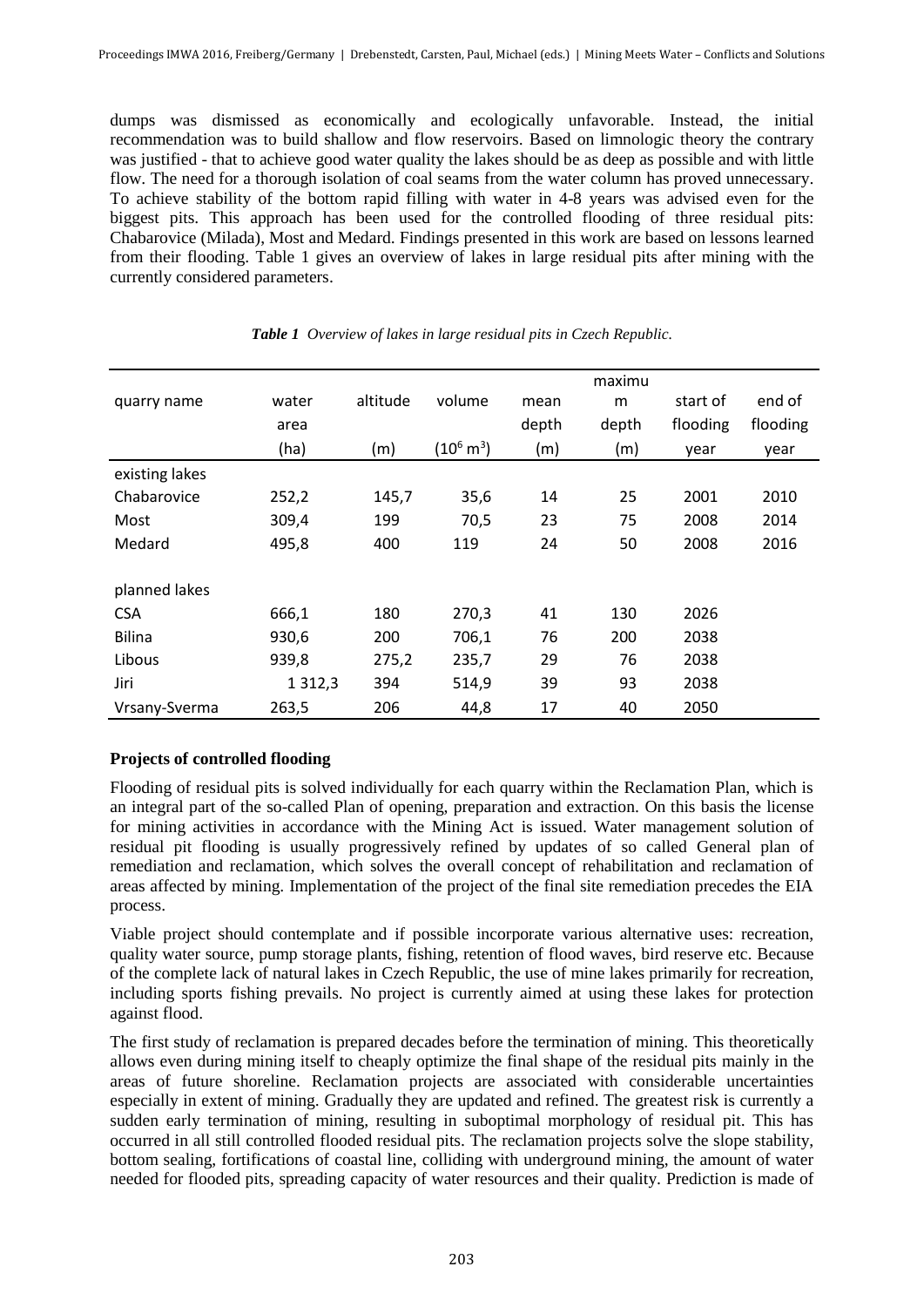the water quality immediately after filling of lakes and its further development. An effort to reduce the cost of reclamation leads to the assessment of variants with reduced water levels, which is inconsistent with the optimal solution to the future lakes with long term benefits.

### **Experiences with controlled flooding of pits**

The water quality is monitored in detail by mining organizations during filling and the monitoring continues even after filling. Independent monitoring was conducted in the framework of various research projects. These lakes will become independent artificial water bodies of stagnant water under the Framework Directive of the EU water policy. At present there are filled lakes also monitored according to the requirements of this Directive. Development of water quality and biota of artificial lakes, especially during relatively long flooding, differs from new dams and natural lakes with steady conditions. From this perspective, this monitoring and its findings stimulate the development of hydrobiological theory. The topic of residual pits flooding in the Czech Republic has been repeatedly presented at IMWA conferences (e.g. Svoboda et al. 2008; Vrzal et al. 2011; Prikryl, Spacek, Koza 2011; Peterka et al. 2011; Peterka, Kubecka 2011). Results of a broad-based project investigating the flooding of Most lakes are published eg. in the works Rehor , Frastia , Schmidt 2013 and Vagnerova, Svoboda, Brejcha 2013. Much of the data is in non-public reports to the mining companies.

The monitoring of all three still flooded large residual pits shows that the predictions of their water quality were generally successful. We were unable to predict only the emergence of chemoclines in two lakes and high concentrations of some substances in the oxygen-free water layer under chemocline. Water under chemocline at greater depths, however, is well insulated from higher layers and does not significantly affect its chemistry. Water under chemocline represent only a few percent of the lake volume and is usually located in depressions on the bottom. If necessary, the chemocline can be inexpensively eliminated. Formation of long-term stable chemoclines can prevent the inclusion of local depressions in the bottom of quarry before flooding.

The quality of water in the upper stirred layer corresponds well to expectations. This is confirmed by extensive monitoring of all three lakes. In comparison with the quality of the inlet water the concentration of nutrients quickly decreases, so lakes are oligotrophic usually already during filling. Small production of live biomass allows for maintaining high concentration of oxygen in the water column with the partial exception (Lake Chabarovice) described below. The catchment area of the lake itself, i.e. slopes adjacent quarries and dumps, consists of impermeable clay soils with weak erosion. Some of the springs on the slopes of quarries may be enriched with metals, and thus contribute to their concentration in the lakes in the long term. However, the share of acid water is small and the resulting mixture of water from its own catchments area has an alkaline pH. The combination of high oxygen concentrations and sufficiently high pH leads to a rapid decrease in the concentration of metals. Selected organic toxic substances (in the lake Chabarovice approximately one hundred substances) in water and sediment were also monitored. No measurement of these substances exceeded applicable limits. For all currently flooded residual pits the high water transparency is adequate - in the summer from 5 to 10 m, in winter even higher.

During the flooding there were some unforeseen problems that have raised fears of mining organizations regarding meeting the conditions of required water quality: increased turbidity of water in the initial period of pits flooding, oxygen deficit in the metalimnion during heavy inflow of river water, high concentrations of nitrates originating from reclaimed areas, high concentrations of chlorophyll in metalimnion, the stratification of dissolved substances and complicated vertical structure of their concentration. These problems have been explained and during flooding mostly disappeared.

Most of the pits in the Czech Republic are in an area with a lack of rainwater and without major rivers. Great attention is therefore paid to the water sources for the flooding. Preferred are waters with the least pollution, which is a certain problem of mining areas. Nevertheless, there are sufficient data on the quantity and quality of water selected for the flooding of residual pits. On the contrary, there are little data on the quantity and quality of water flowing from the slopes of quarries. That over several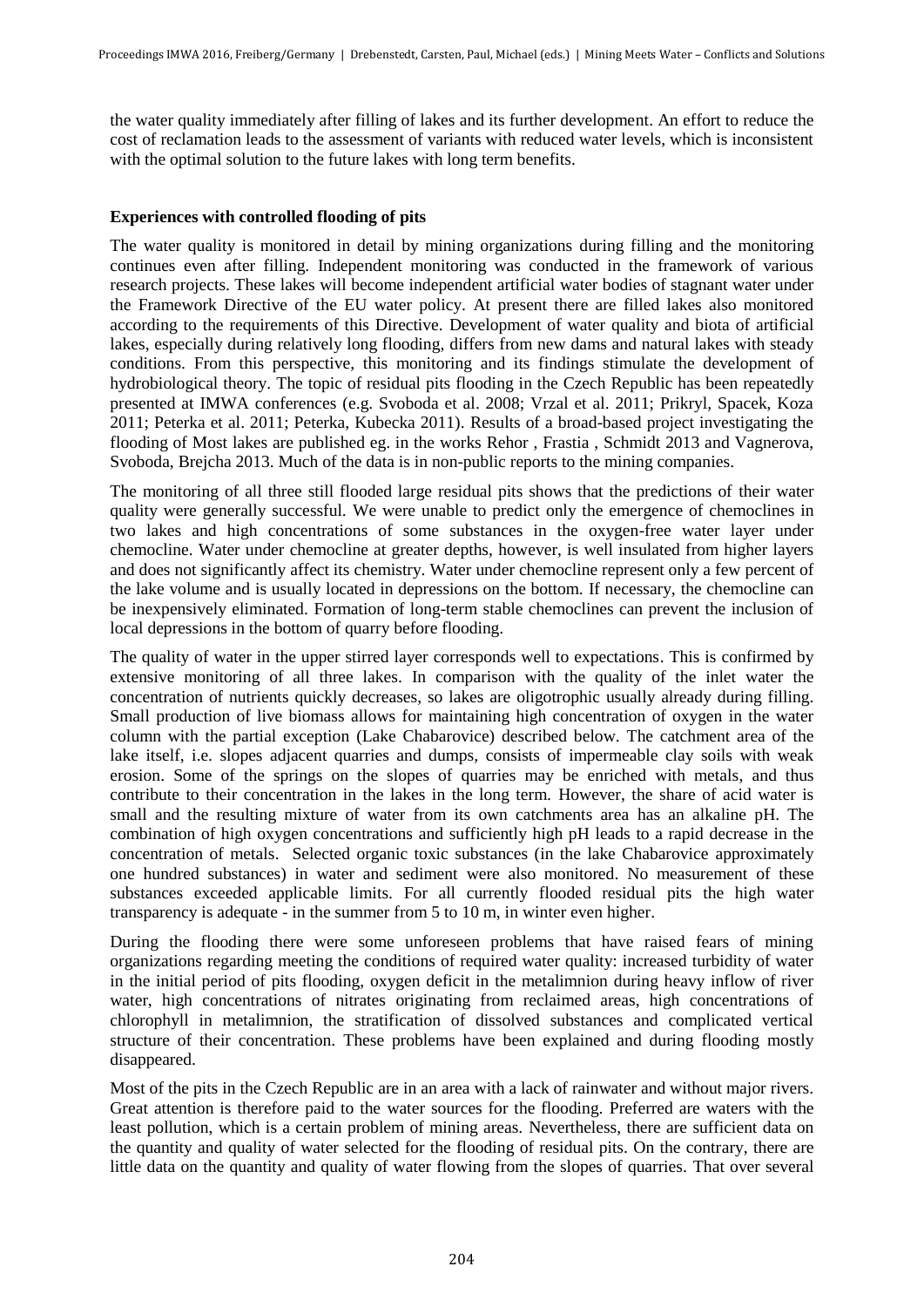decades will replace the water from an artificial source. It will then be crucial for the development of water quality in lakes in the period after the flooding. These waters sometimes have a high salt concentration and enormous concentrations of metals. Their quality after termination of mining is changing quite rapidly, which complicates forecasting the development of water quality in lakes. A separate problem is discharging sewage from the expected intense recreation outside the lakes.

Even with an overall excellent quality of water-filled mine lakes, some indicators will exceed the current limits for surface water. This concerns in particular dissolved substances and sulfates, sometimes calcium or magnesium. Exceeding the limits in this case is not a sign of water pollution because it is in these conditions a natural state. It would be desirable that these properties of lake water also take into account the Government Decree on the values of permissible pollution of surface waters.

Protection of buildings constructed during the existence of the quarries below the original level of ground water forced the reduced levels of water compared to natural levels in lakes Chabarovice and Most. It has certain negative implications for the water quality. Chabarovice Lake has an average depth of only 14 m. The result is a very small volume of the layer called the hypolimnion, in which oxygen enters only in the circulation water in the cold season. Although the lake is oligotrophic, there is not enough store of oxygen to the mineralization of organic matter falling from the upper layers of water. Oxygen deficit is increasing gradually during the year from greatest depth. In November, before re-mixing the entire water column anoxia will hit bottom about one third of the lake. The concentration of iron, manganese, ammonia nitrogen and total phosphorus increases in oxygen-free water. The lake is under permanent threat of inner eutrophication, which would greatly deteriorate water quality for recreation. Lake Most was built as endorheic due to reduced water levels. The level is chosen so as to compensate for the inflow and evaporation and minimal enough water filling from external sources or occasional pumping to maintain the level of the selected range. The lake has a sufficient depth so there is no risk of internal eutrophication. However, water with increased concentration of dissolved substances flows into the lake from its own watershed and these substances are concentrated in the lake due to evaporation. Unlimited growth of solute concentration in the longer term could degrade the water for recreation. It will therefore be necessary to ensure greater exchange of water than is sufficient to maintain normal water level.

The concentration and species composition of plankton, benthos and fish in large residual pits are strongly influenced by very low water trophy. The amount of planktonic organisms is very small and their species communities are rather poor in comparison to the dam reservoirs and ponds. No problems with cyanobacteria water blooms have been reported to this date and this situation is sustainable. Monitoring has demonstrated surprisingly high species richness of benthic organisms, for instance 17 species of aquatic mollusks in the lake Chabarovice. Submerged vegetation develops spontaneously relatively quickly, mainly due to the high transparency of the water. Rare and protected species, especially those with high demands for clean water are also present already in the first years of flooding. Large reservoirs are attractive for water birds, although they do not have sufficient food supply. Waterfowl are potentially a significant source of eutrophication of these reservoirs. Incidence of non-native species of plants and animals was also reported, but it poses no significant risk for the lakes. Mining lakes do not meet the needs of anglers. Due to the low trophic conditions of lakes fish stock reaches approximately 10 kg / ha, at most several tens kg / ha. This can be partially compensated by the occurrence of a record size fish, which is the common in many small spontaneously flooded residual pits. Anyway sport fishing in these lakes will have to be very carefully regulated.

Water quality in terms of various indicators can be evaluated as very good and no action to improve it was required yet. The same cannot be said about the technical reclamation. Experience shows that the greatest costs and challenges are associated with residual pit slope stabilization. These are mainly the consequences of water saturation of soils, which were drained for decades. Planned recreational operation of filled lakes can be delayed for years due to the need for slopes stabilization. Sealing the bottom of pits is costly, especially if it threatens to flood the underground space with still active mines. Especially expensive is the fortification of shoreline at the final water level. Fortification is done for the minimum water level fluctuations (usually plus or minus 0.5 m). Greater fluctuations in the water level or even a small change of level compared to the project necessitate larger fortifications. The impact of coast abrasion during flooding of the lakes is noticeable already after several centimeter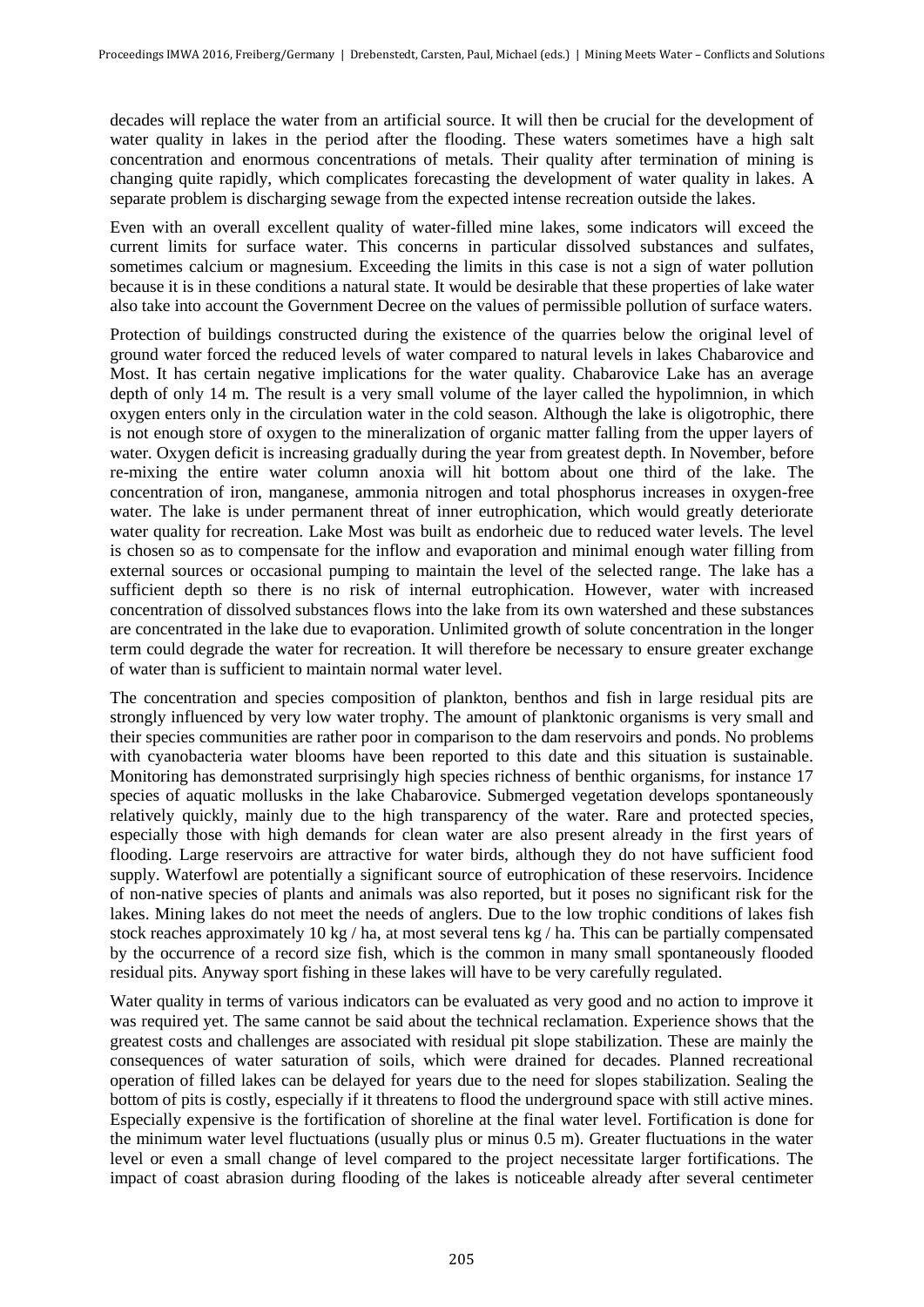change of water level. Abrasion is confined to a strip not exceeding 2 m along the perimeter surface and does not affect the overall stability of the slopes. Therefore the limited extent of damage caused by abrasion is not the reason for fast flooding of lakes. It is thus possible to save considerable costs associated with building the capacity of supply channels and pipes or buying water pumped to remote locations.

There are high expectations associated with the lakes originated by coal mining, because there are no large natural lakes in the Czech Republic, where it would be possible to do water sports. Several small mountain lakes are part of a protected area with restricted access. Another favorable aspect is the predicted and documented excellent water quality in mining lakes in comparison with dams and ponds. Grandiose ideas arose about the extent of recreation on lakes and their surroundings. The adjacent large cities as well as smaller municipalities showed initially great interest in operation of these reservoirs. The problems with the stability of the pit slopes and costs associated with troubleshooting cooled this enthusiasm considerably. Municipalities are now reluctant to take ownership of the ready-made lakes, because they fear the costs spent on their maintenance and payments for water required for their recharge. They are unsure of their ability to meet the conditions of handling regulations. Strict legislation on the quality of surface water and lack of professionals in the municipalities with understanding of this issue undoubtedly contribute to these concerns. Stateowned enterprises which take care of the streams and dams, are not interested in the management of these lakes either, because they are not their usual source of revenue that are the water sale and electricity production. These companies do not have the promise of state funding necessary for the lake maintenance, as they are used to receive for watercourses. Maybe this situation will extend the existence of the residual state enterprise, which ensures the completion of reclamation of old mining areas and currently employees group of experts knowledgeable in the mining lakes subject. This applies to lakes Chabarovice and Most. Lake Medard remains owned by a private mining company Sokolovská uhelná, which plans the use of land in its post-mined territory in the future. This company already operates Michal reclaimed pit lake used as a natural swimming pool. Therefore there should be no issues with the operation of this lake. Currently we are awaiting the first major investment in sports and leisure facilities in filled lakes which would be inspiration to other investors. Lakes definitely have the potential to generate enough money for their maintenance from these activities.

## **Conclusions**

For practical reasons, the residual pit should be flooded soon after extraction to accelerate the start of their expected usage.

The water should preferably be at the level of the surrounding streams so that excess water can be drained by gravity. Alternatives with reduced levels lead to the need for costly long term water pumping, which also causes water quality deterioration. Lakes with a strongly recessed surface are poorly usable for recreation.

It is advisable to design either relatively shallow lakes with an average depth of 6 m (a maximum depth of about 15 m) or vice versa deep lakes with an average depth of over 20 m (maximum depth over 50 meters). In lakes with an average depth of about 6-20 m, hypolimnion with a small volume and inadequate supply of oxygen is formed. The result is the emergence of annual anaerobic layers at the bottom and a strong tendency to internal eutrophication.

It is not necessary to rapidly flood the lakes, originally justified by the fear of abrasion shores. Conversely, it is possible to save considerable costs associated with building a capacitive supply channels and pipes and pay for the water that must be drawn from streams. Use of less abundant streams from which water flows to residual pits by gravity is more cost efficient.

For good properties of the lakes, unscheduled early termination of mining activities that does not allow for proper shaping of the residual pit is a particular risk. Subsequent landscaping is much more expensive. Big problems associated with improper morphology of residual pit will probably arise in quarry CSA unless the so-called territorial environmental limits are exceeded.

If formation of chemocline and meromixis would be assessed as undesirable in the future, it is possible to significantly reduce their occurrence by filling depressions at the bottom of the quarry.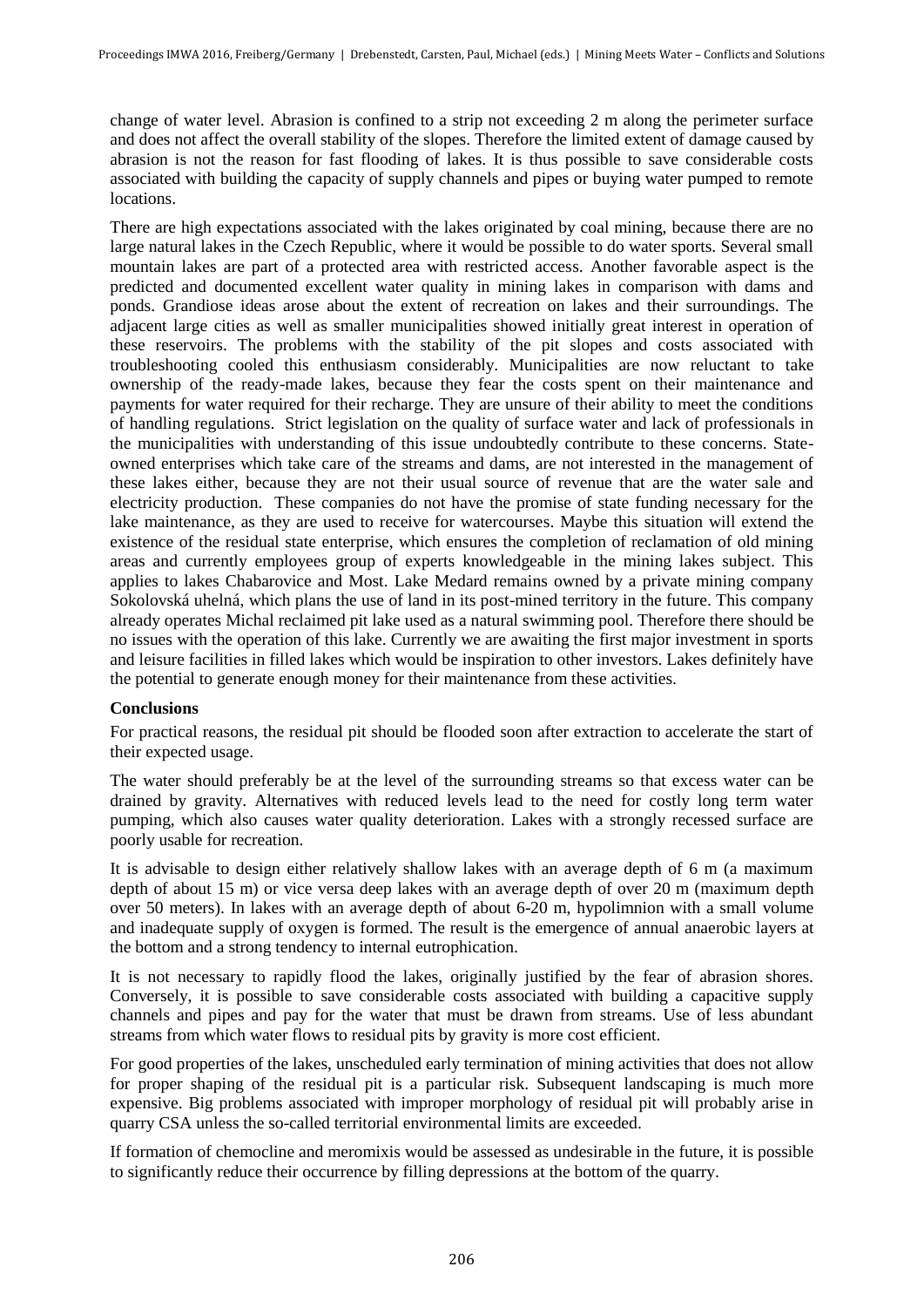Phosphorus as a main limiting nutrient gets to water reservoirs through different ways. Only a very small proportion of phosphorus flows away from the reservoirs or escapes. Water reservoirs are therefore gradually eutrophicated; in contemporary eutrophic cultural landscape uncomfortably rapidly. Supply of phosphorus during flooding can be quite precisely assessed depending on the quality of water from different sources. In contrast, the sources of phosphorus after flooding can only be estimated on the basis of current knowledge and their balance is very inaccurate. Data to support measures to slow eutrophication are unfortunately not abundant. Research on this issue in the conditions of Czech coalfields is therefore very necessary.

During the flooding of other residual pits greater attention should be dedicated in time to the balance and quality of water flowing from its own catchment. Its influence has been underestimated so far. However, in a long term perspective, it will determine the quality of the lake water virtually in all quarries.

In the ongoing evaluation of data acquired by monitoring it is necessary to take into account the changing characteristics of lakes during the climb levels and already identified patterns of the various stages of flooding. It is to be expected that despite the overall excellent quality of water, several indicators may not meet the normal limits for surface water in the whole volume of the lakes or more frequently in a specific water layer. In whole volume it is mainly a solute, sulfates and sometimes calcium or magnesium. Under eventual chemocline the limits for surface water may be greatly exceeded and for more substances then in the whole volume, as well as concentrations of some metals and ammonia nitrogen and moreover deficiency of dissolved oxygen. Oxygen deficit can occur temporarily during flooding and persists for some time after flooding even in the upper water layers. The pH limit may be breached in some lakes in the summer due to photosynthetic activity of macrovegetation. In all these cases exceeding the limits does not adversely affect the anticipated use of lakes, i.e. recreation and recreational fishing. The high pH value is not the indicator of pollution in this case, but the natural property of waters in the catchment area of lakes in the residual pits.

Irrespective of the previous comments, good quality of water suitable for the needs of recreation and fish life, exceptional for the usual conditions in the Czech Republic, can be realistically expected in these new lakes. Most of the lakes will be very resistant to the effects of eutrophication. The mass development of cyanobacteria algal bloom, which is in recent decades a major problem in today's recreational vessels, is not a threat in these lakes. Flooded residual pits will hold large strategic reserves of high quality water, which at the appropriate management can be pumped from new lakes also for other uses. These lakes will be undoubtedly beneficial to the biodiversity as well. The new artificial lakes can certainly serve these and other functions with minimal maintenance costs for hundreds or thousands of years.

#### **References**

- Peterka, J., Cech, M., Drastik, V., Juza, T., Frouzova, J., Prchalova, M., Kubecka, J. (2011): Ten years of fish community succession in post-mining lake Milada-Chabarovice. – In: Rüde, R. T., Freund, A. & Wolkersdorfer, Ch.: Mine Water – Managing the Challenges. - p. 535 – 539; Aachen, Germany.
- Peterka, J., Kubecka, J. (2011): Fish in the pit lakes towards a functional ecosystem. In: Rüde, R. T., Freund, A. & Wolkersdorfer, Ch.: Mine Water – Managing the Challenges. - p. 537 – 541; Aachen, Germany.
- Prikryl, I., Spacek, J., Koza, V. (2011): First large mine lake successfully filled up in Czech republic. In: Rüde, R. T., Freund, A. & Wolkersdorfer, Ch.: Mine Water – Managing the Challenges. - p. 539 – 543; Aachen, Germany.
- Rehor M., Frastia M., Schmidt P. (2013): Possibilities of hydrological restoration of large North Bohemian open pit mines – new results of research. SGEM Conference Proceedings, 627-634, Albena, Bulgaria 2013
- Svoboda I., Pecharova E., Prikryl I., Kasparova I., 2008: Variant Solutions for the Development of Future Lakes Formed in Opencast Mine Residual Pits. Proceedings from 10th International Mine Water Association Congress, Karlsbad, Czech Republic 2008, 619-622
- Vagnerova M., Svoboda P., Brejcha J. (2013): Hydrological reclamation of opencast mine pit influence on microclimate, air duality, water and soil system, 13th International Multidisciplinary Scientific